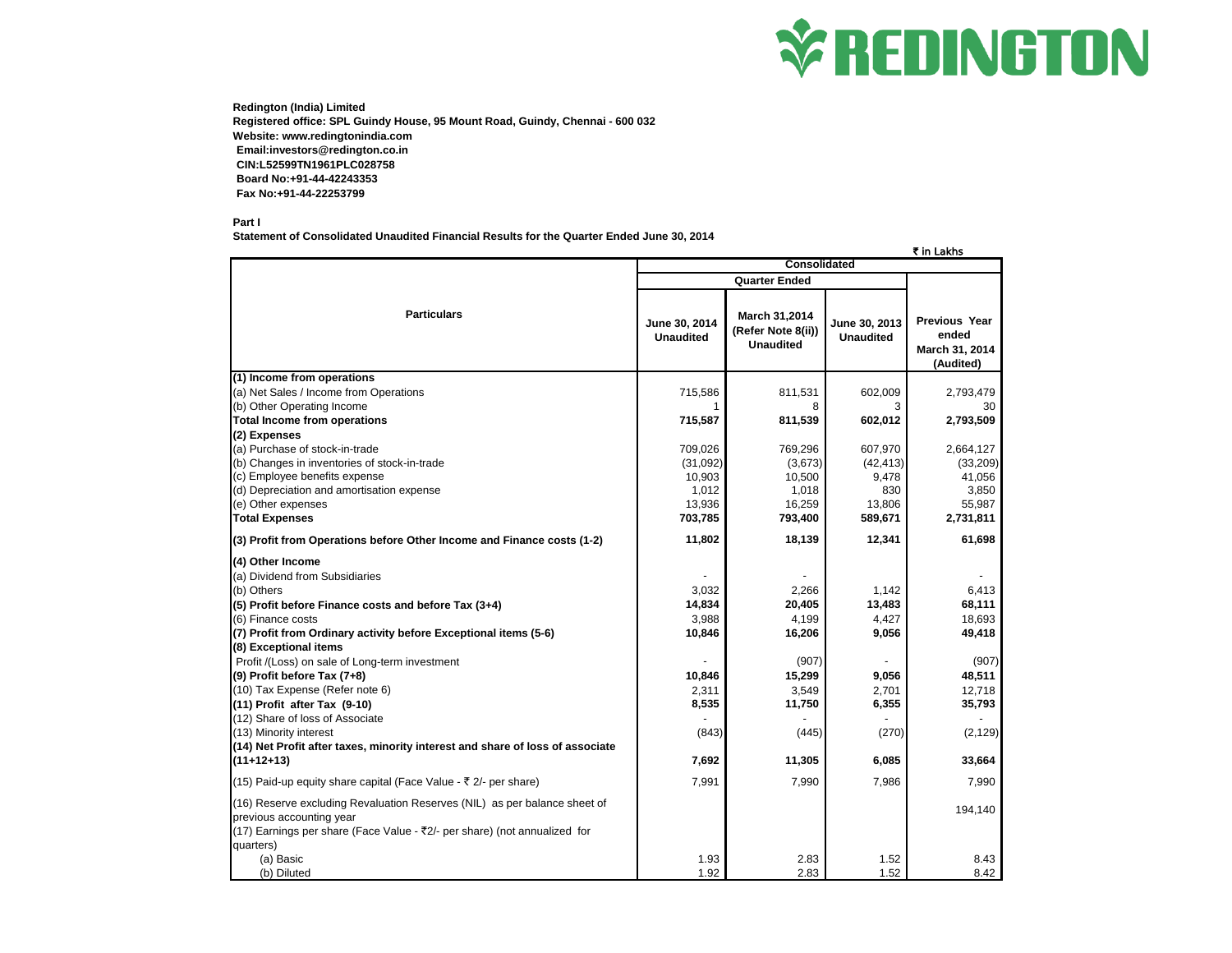**Redington (India) Limited Registered office: SPL Guindy House, 95 Mount Road, Guindy, Chennai - 600 032 Website: www.redingtonindia.com Email:investors@redington.co.in CIN:L52599TN1961PLC028758 Board No:+91-44-42243353 Fax No:+91-44-22253799**

## **Part I**

**Statement of Standalone Unaudited Financial Results for the Quarter Ended June 30, 2014**

|                                                                                                                                                                                                 |                                   |                                                                |                                   | k in Lakns                                                   |
|-------------------------------------------------------------------------------------------------------------------------------------------------------------------------------------------------|-----------------------------------|----------------------------------------------------------------|-----------------------------------|--------------------------------------------------------------|
|                                                                                                                                                                                                 | <b>Standalone</b>                 |                                                                |                                   |                                                              |
|                                                                                                                                                                                                 | <b>Quarter Ended</b>              |                                                                |                                   |                                                              |
| <b>Particulars</b>                                                                                                                                                                              | June 30, 2014<br><b>Unaudited</b> | <b>March 31,2014</b><br>(Refer Note 8(ii))<br><b>Unaudited</b> | June 30, 2013<br><b>Unaudited</b> | <b>Previous Year</b><br>ended March<br>31, 2014<br>(Audited) |
| (1) Income from operations                                                                                                                                                                      |                                   |                                                                |                                   |                                                              |
| (a) Net Sales / Income from Operations                                                                                                                                                          | 267,970                           | 316,609                                                        | 255,347                           | 1,125,646                                                    |
| (b) Other Operating Income                                                                                                                                                                      |                                   | 5                                                              |                                   | 16                                                           |
| <b>Total Income from operations</b>                                                                                                                                                             | 267,970                           | 316,614                                                        | 255,349                           | 1,125,662                                                    |
| (2) Expenses                                                                                                                                                                                    |                                   |                                                                |                                   |                                                              |
| (a) Purchase of stock-in-trade                                                                                                                                                                  | 272,292                           | 290,466                                                        | 243,713                           | 1,067,331                                                    |
| (b) Changes in inventories of stock-in-trade                                                                                                                                                    | (16, 558)                         | 7,686                                                          | (3, 127)                          | (5,862)                                                      |
| (c) Employee benefits expense                                                                                                                                                                   | 1,965                             | 2,298                                                          | 2,504                             | 10,130                                                       |
| (d) Depreciation and amortisation expense                                                                                                                                                       | 301                               | 312                                                            | 240                               | 1,060                                                        |
| (e) Other expenses                                                                                                                                                                              | 5,082                             | 7,646                                                          | 6,522                             | 25,143                                                       |
| <b>Total Expenses</b>                                                                                                                                                                           | 263,082                           | 308,408                                                        | 249,852                           | 1,097,802                                                    |
| (3) Profit from Operations before Other Income and Finance costs (1-2)                                                                                                                          | 4,888                             | 8,206                                                          | 5,497                             | 27,860                                                       |
| (4) Other Income                                                                                                                                                                                |                                   |                                                                |                                   |                                                              |
| (a) Dividend from Subsidiaries                                                                                                                                                                  |                                   |                                                                | 1,510                             | 2,089                                                        |
| (b) Others                                                                                                                                                                                      | 2,047                             | 1,228                                                          | 501                               | 2,714                                                        |
| (5) Profit before Finance costs and before Tax (3+4)                                                                                                                                            | 6,935                             | 9,434                                                          | 7,508                             | 32,663                                                       |
| (6) Finance costs                                                                                                                                                                               | 1,661                             | 1,700                                                          | 1,943                             | 7,695                                                        |
| (7) Profit from Ordinary activity before Exceptional items (5-6)                                                                                                                                | 5,274                             | 7,734                                                          | 5,565                             | 24,968                                                       |
| (8) Exceptional items                                                                                                                                                                           |                                   |                                                                |                                   |                                                              |
| Profit /(Loss) on sale of Long-term investment                                                                                                                                                  |                                   | 6,576                                                          |                                   | 6,576                                                        |
| (9) Profit before Tax (7+8)                                                                                                                                                                     | 5,274                             | 14,310                                                         | 5,565                             | 31,544                                                       |
| (10) Tax Expense (Refer note 6)                                                                                                                                                                 | 1,544                             | 2,387                                                          | 1,433                             | 7,565                                                        |
| $(11)$ Profit after Tax $(9-10)$                                                                                                                                                                | 3,730                             | 11,923                                                         | 4,132                             | 23,979                                                       |
| (12) Share of loss of Associate                                                                                                                                                                 |                                   |                                                                |                                   |                                                              |
| (13) Minority interest                                                                                                                                                                          |                                   |                                                                |                                   |                                                              |
| (14) Net Profit after taxes, minority interest and share of loss of associate                                                                                                                   |                                   |                                                                |                                   |                                                              |
| $(11+12+13)$                                                                                                                                                                                    | 3,730                             | 11,923                                                         | 4,132                             | 23,979                                                       |
|                                                                                                                                                                                                 |                                   |                                                                |                                   |                                                              |
| (15) Paid-up equity share capital (Face Value - $\bar{\tau}$ 2/- per share)                                                                                                                     | 7,991                             | 7,990                                                          | 7,986                             | 7,990                                                        |
| (16) Reserve excluding Revaluation Reserves (NIL) as per balance sheet of<br>previous accounting year<br>(17) Earnings per share (Face Value - ₹2/- per share) (not annualized for<br>quarters) |                                   |                                                                |                                   | 118,685                                                      |
| (a) Basic                                                                                                                                                                                       | 0.93                              | 2.99                                                           | 1.04                              | 6.01                                                         |
| (b) Diluted                                                                                                                                                                                     | 0.93                              | 2.98                                                           | 1.03                              | 6.00                                                         |



| ₹ in Lakhs                                                     |  |  |
|----------------------------------------------------------------|--|--|
| <b>Previous Year</b><br>ended March<br>31, 2014<br>(Audited)   |  |  |
| 1,125,646<br>16<br>1,125,662                                   |  |  |
| 1,067,331<br>(5,862)<br>10,130<br>1,060<br>25,143<br>1,097,802 |  |  |
| 27,860                                                         |  |  |
| 2,089<br>2,714<br>32,663<br>7,695<br>24,968                    |  |  |
| 6,576<br>31,544<br>7,565<br>23,979                             |  |  |
|                                                                |  |  |
| 23,979                                                         |  |  |
| 7,990                                                          |  |  |
| 118,685                                                        |  |  |
| 6.01<br>6.00                                                   |  |  |